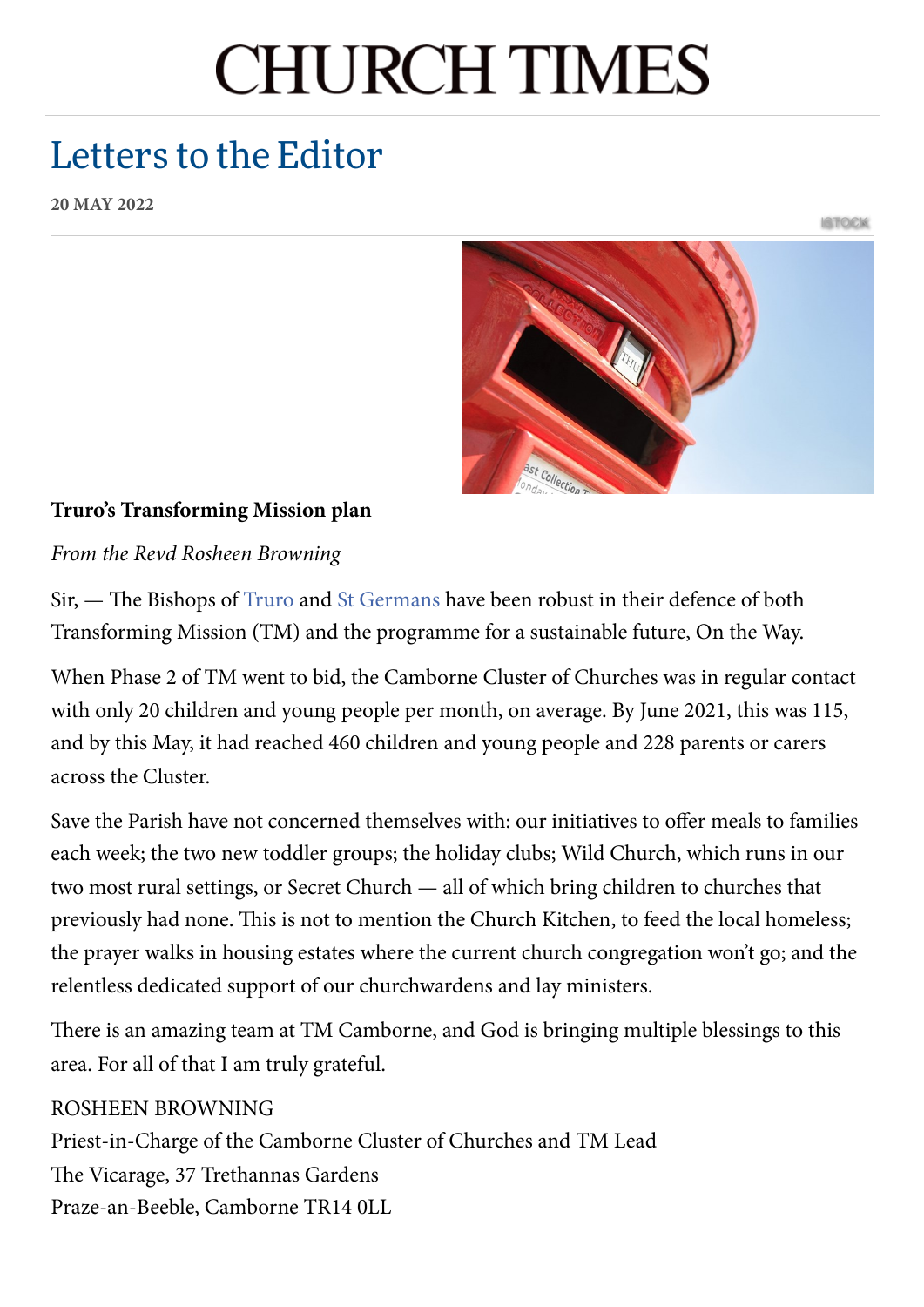#### *From Mr David Watters*

Sir, — The long report on activities in Truro [diocese](https://www.churchtimes.co.uk/topics/diocese-of-truro) prompts some serious questions about the motivation of the Save the Parish group, who appear to have an axe that they wish to grind in a disagreeable and bad-tempered manner without reflecting any gospel values. This perplexes those of us who are grappling with the real problem of seeking a future for the Kingdom in the diocese.

DAVID WATTERS Lay Chair, East Wivelshire deanery synod Jasione, Front Road Downderry PL11 3JY

#### *From Mrs Hilary Geary*

Sir, — We are given to understand that the Archbishops admitted that they "got it wrong" by not prioritising rural parishes. I hope that the Bishop of Truro has got the memo about their change of heart.

Here in rural Cornwall, taking just one example, St Mary's, Merrymeet, is being closed by the diocese. The congregation is devastated. Post-pandemic, it was thriving, with about 20-23 enthusiastic souls. The village's only public building, it is also much used by the community.

Yes, budgets are tight, and the parish was a little behind with Ministry and Mission Fund payments. The little church offered to clear its deficit in payments due to the diocese, but this was turned down. The roof does need attention in the next few years, and, although initial grant funding has not been forthcoming, the village can raise funds through social events.

Closure is a drastic step and may not save any money. The congregation will split irrecoverably, and few will transfer to another church (in some rural places, travel is not possible and, in Cornwall, there is a particularly strong sense of place). Here is parish "growth" and "fruitfulness" in reverse!

If the [Archbishop](https://www.churchtimes.co.uk/topics/archbishop-of-york) of York wants parishes to be "trusting the dioceses much more and working in collaboration with them", the dioceses need to cut their own costs and begin treating the parishes less high-handedly.

HILARY GEARY Kestrel, Kingswood Estate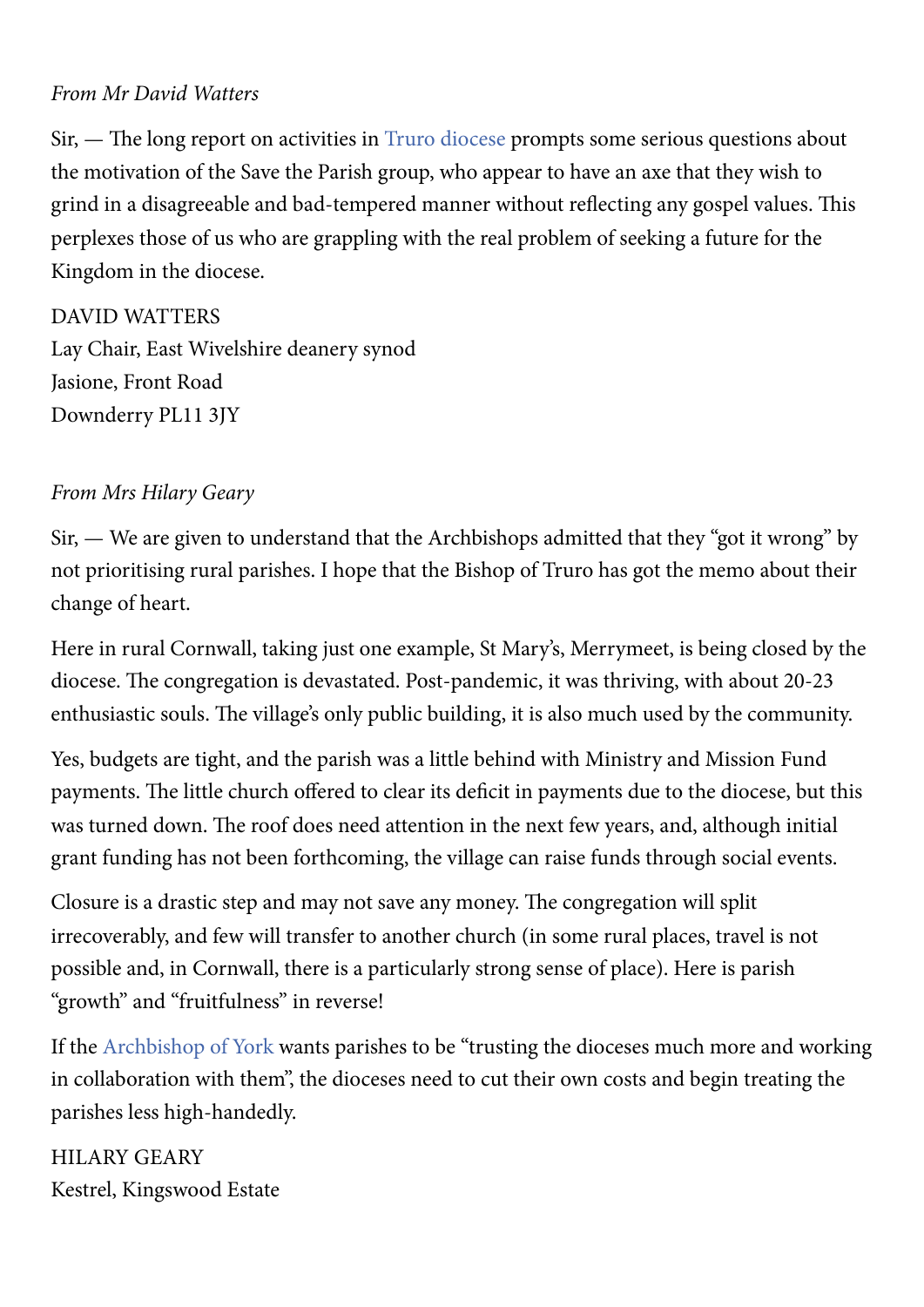# Merrymeet, Liskeard Cornwall PL14 3LR

#### *From Mr Neil Wallis*

Sir, — The Bishop of St Germans, the Rt Revd Hugh Nelson, insisted that the diocese's On the Way (OTW) programme of cuts was "an intentionally grass-roots led initiative". The Bishops don't even see the final plans until they have been approved locally, he said. He has repeated this claim in the media and publicly elsewhere —which is a pity, as it is sophistry at best.

In December 2021, a report about OTW in Carnmarth North deanery synod detailed "discussions the Steering Group had had with Bishop Hugh earlier in the day" regarding what the Bishop called "the elephant in the room" — in other words, the difficulty of rolling out Transforming Mission locally while simultaneously implementing cuts.

On 28 April 2022, "Issue 10 — On The Way Update" reported: "[Rural Dean] Caspar [Bush] went on to repeat the answers that had been received by the Steering Group from *[sic]* their questions when they met with Bishop Hugh and Archdeacon Paul [Bryer]."

The document then details five specific instructions they were given to "achieve the Deanery plan". There is not space here to spell out all the directives they received from the Bishop, but one is particularly revealing: "There was a possibility for TM [Transforming Mission] money to be reset if necessary to achieve the Deanery [OTW] Plan."

In other words, despite many diocesan denials, Save The Parish (Cornwall) is correct that the finances and operations of TM and OTW are inextricably intertwined, and there must be a full honest and transparent audit of them to ensure millions of pounds are not wasted, many more priests are not axed, and our rural churches not closed.

What the above also shows is that Save the Parish is also correct that OTW is very much a bishop-led, top-down, not bottom-up, process.

NEIL WALLIS Save the Parish (Cornwall) Address supplied

#### *From Susan Roberts*

Sir, — The Bishop of Truro, the Rt Revd Philip Mounstephen, was short-sighted in his response to campaigners from Save the Parish. Even the briefest of meetings would have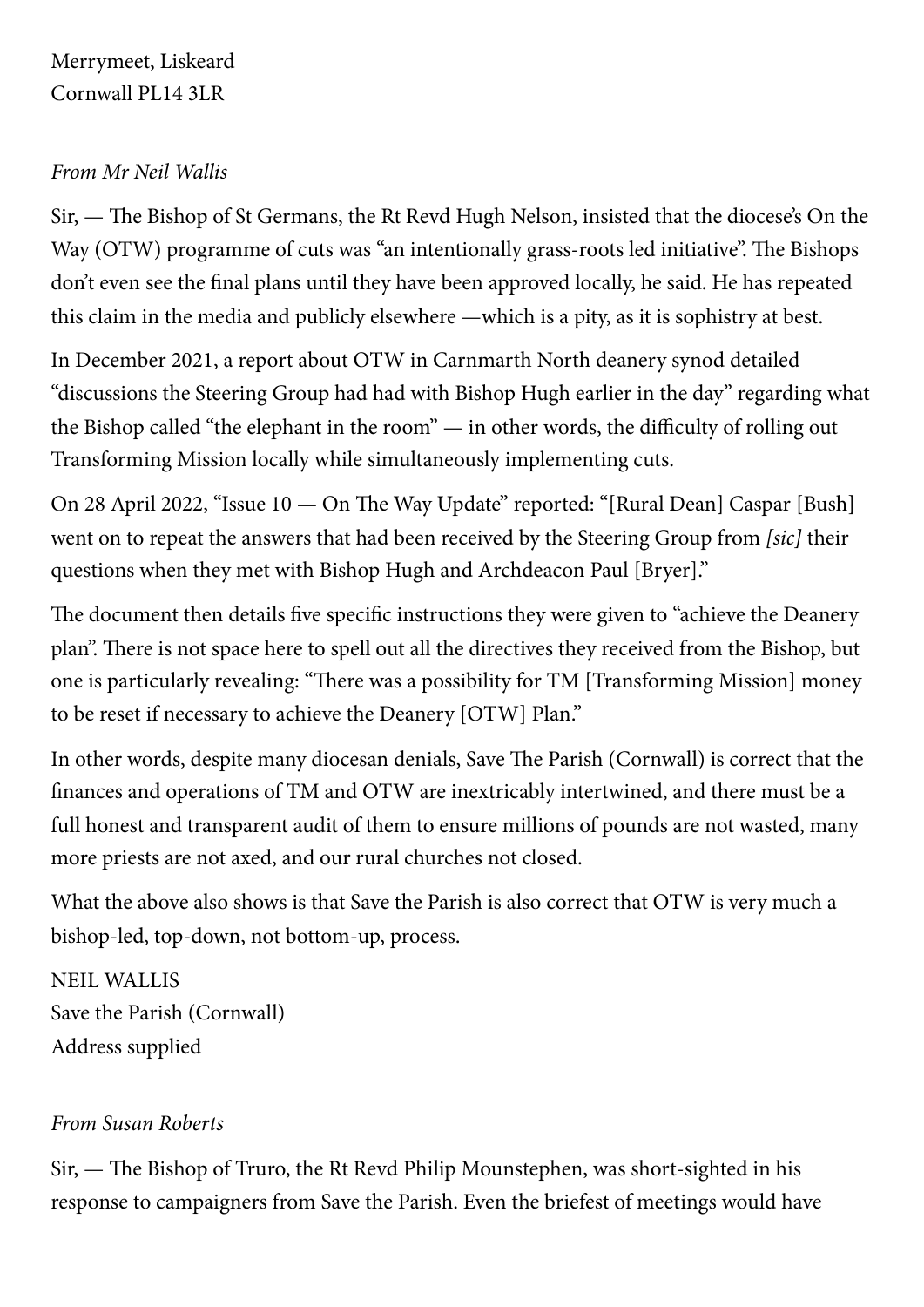served to defuse the situation. If there were facts to "correct" and alternative arguments to bring to the table, he could have done so.

SUSAN ROBERTS Save the Parish (Cornwall) Address supplied

# **New Triennium Funding and the General Synod**

# *From Mr Sam Margrave*

Sir, — The Archbishops have launched what they dub Triennium Funding ([News,](https://www.churchtimes.co.uk/articles/2022/13-may/news/uk/archbishops-announce-big-rise-in-commissioners-support-for-ministry) 13 May), allocating £3.6 billion of the Church's money. Yet again, like the Vision and [Strategy](https://www.churchtimes.co.uk/topics/vision-and-strategy) in recent years, the [General](https://www.churchtimes.co.uk/topics/general-synod) Synod has not been involved in discerning, discussing, or deciding our direction or the allocation of billions of pounds.

Inside the Church of England, we have witnessed a wholesale reorganisation without a single vote taking place by the Church's parliament.

Why has the Synod been side-stepped again on an important decision in the Church? How will this decision be scrutinised, if not by the Synod?

It used to be said the Church of England was episcopally led and synodically governed. When did that cease to be the case?

SAM MARGRAVE General Synod member 50 Leyland Road, Nuneaton Warwickshire CV1 14RP

# **Too early to assign blame for Post Office scandal**

#### *From the Revd Martin King*

Sir, — Mr Edward Bevin ([Letters,](https://www.churchtimes.co.uk/articles/2022/13-may/comment/letters-to-the-editor/letters-to-the-editor) 13 May) deplores the sufferings of the sub-postmasters being revealed by the Horizon Inquiry, as I am sure all right-minded people do. He goes on to assert that the Revd Paula Vennells should return her CBE. In effect, he declares her guilty and pronounces sentence. Your readers may prefer to abide by the established principle of justice that no one should be found guilty without the proper opportunity to hear and challenge the evidence against them.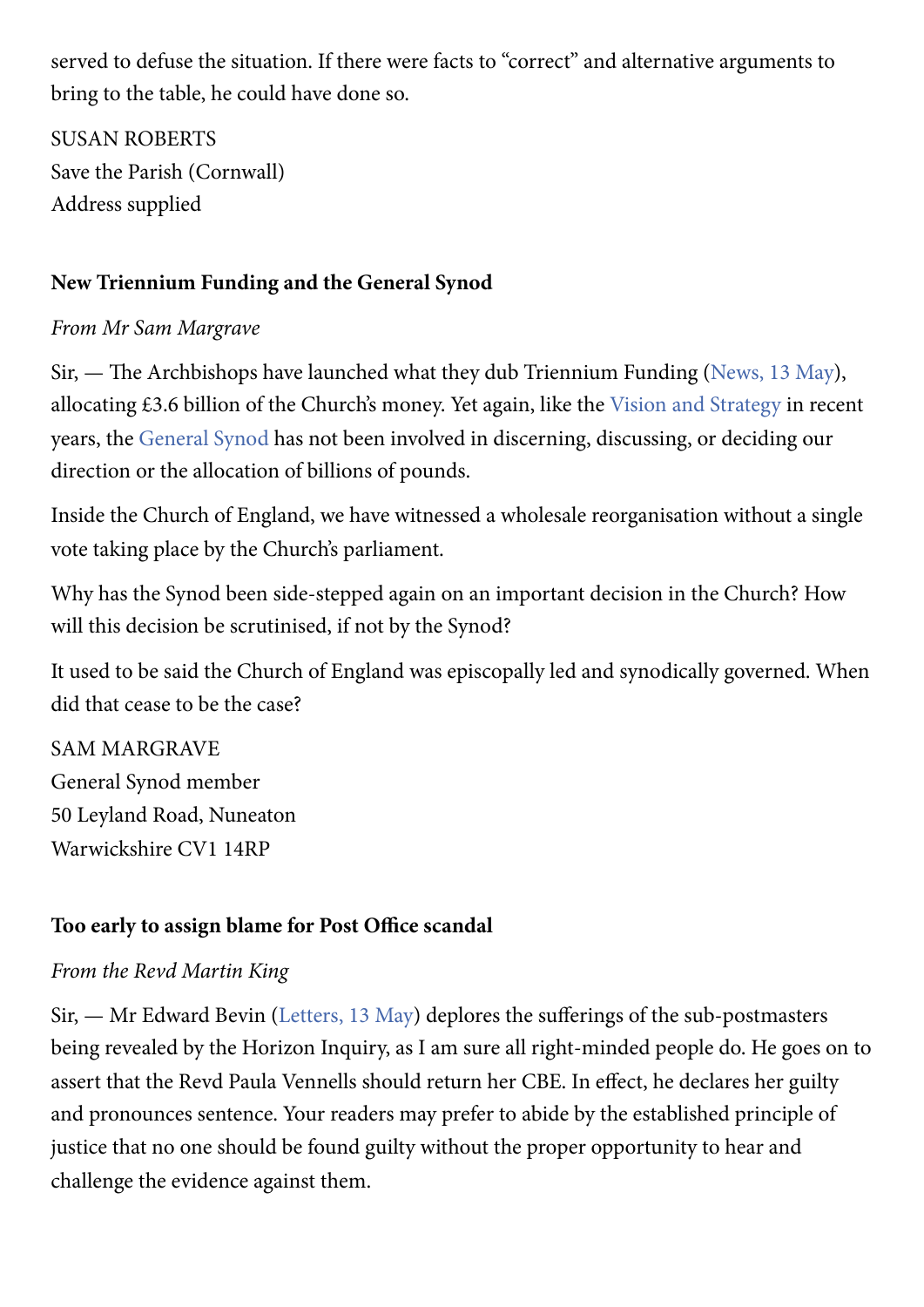The Horizon Inquiry is rightly part-way through hearing the evidence of the sufferings of the sub-postmasters. It is clear, with the benefit of hindsight, that great injustice has been perpetrated by the Post Office as an organisation. Anyone, however, with experience of such large and complex organisations with the necessary hierarchical management structure will know that what may be obvious at the grass-roots may be concealed from the highest management levels. The inquiry is scheduled later to hear evidence of what was known to whom and when at a later date, and will reach its conclusions on that evidence.

I hope that others will, as Sir Tom Scholar has intimated he intends, reserve any condemnation until the inquiry is concluded and it becomes clear which of the many parties involved are truly responsible.

MARTIN KING 29 Parkfields Welwyn Garden City Hertfordshire AL8 6EE

# **Unsatisfactory delay in John Smyth investigation**

#### *From "Graham"*

Sir, — One year ago today, 20 May 2021, the [Archbishop](https://www.churchtimes.co.uk/topics/archbishop-of-canterbury) of Canterbury issued a statement, after meeting privately with some victims of John Smyth QC. He stated, inter alia, that "These victims are rightly concerned that no one appears to have faced any sanction yet, when it is clear a number of Christians, clergy and lay, were made aware of the abuse in the 1980s and many learned in subsequent years."

He went on to say: "I have made it clear that the National [Safeguarding](https://www.churchtimes.co.uk/topics/safeguarding) Team will investigate every clergy person or others within their scope of whom they have been informed who knew and failed to disclose the abuse."

This was reported by the *Church Times* [\(News,](https://www.churchtimes.co.uk/articles/2021/21-may/news/uk/archbishop-welby-announces-further-investigations-into-john-smyth-case) 20 May 2021) under the headline "Archbishop Welby announces further investigations into John Smyth case".

One year later, not one has been held to account. I have not been interviewed, or asked to provide a list of names. No one is [suspended.](https://www.churchtimes.co.uk/topics/clergy-discipline-measure-cdm) No one, so far as we are aware, is under a Clergy Discipline Measure process.

As a victim, I regard the Archbishop's words as appearing to be just hot air: promises unfulfilled. Has he "kept in touch" with these investigations, as he claimed he did in 2013? Or